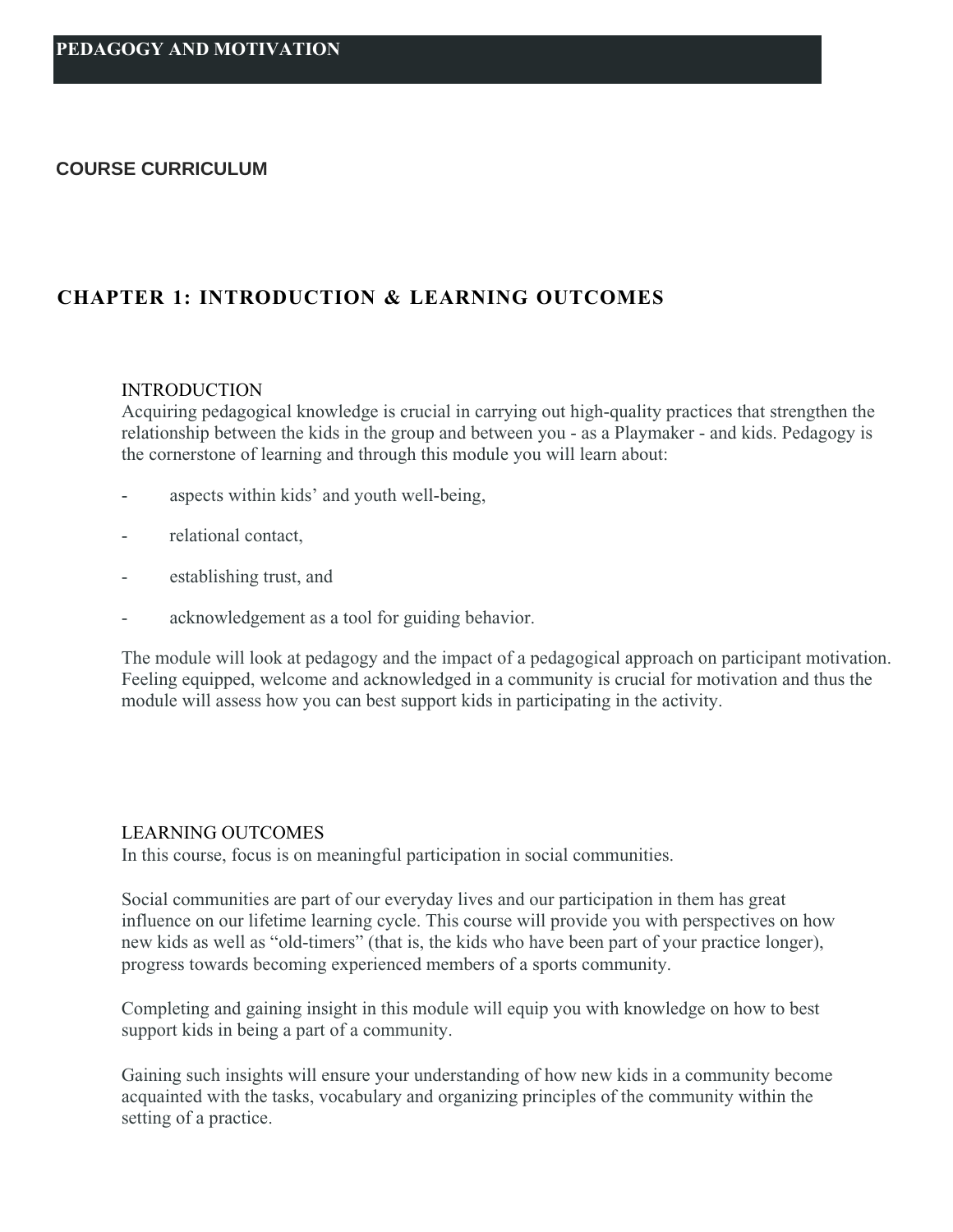You will thus be taught of key concepts within an inclusive and acknowledging approach to meeting youth and furthermore of the barriers that the kids might experience when entering an unfamiliar setting:

- · Activity barriers being a sports novice
- Language/vocabulary barriers the "language" of the zone
- · The silent knowledge zone "know how"
- Community roles how kids feel as if "they fit in"

Generally, the module will thus touch upon central topics within pedagogical concepts working with kids individually and in a community, leading you to gain insight and competencies within topics such as:

- The significance of trust
- · Facilitating meaningful communities
- · Being a role model

# **CHAPTER 2: STRUCTURED CONTENT**

## LEARNING IS NOT ONLY SOMETHING YOU DO AT SCHOOL

We learn throughout our lives: learning is not only something you do when you start school and then stop doing again at the time you finish. Think of the first time you took the bus by yourself. Maybe you can't remember, and that's okay, but then maybe you can remember what it was like being a child who was dependent on your parents to take you places because you weren't able to go there by yourself.

I remember as a child, taking the bus to school every day. In the beginning I was followed by a teacher who would take us kids from the neighborhood to school every morning, and then come get us again in the afternoon. By the time I turned 10, I was allowed to go alone. Somehow it didn't seem that frightening, taking the bus alone at the age of 10 in the big city, because I had done it so many times before with my friends and people I trusted. I was familiar with the procedure. Go to the bus stop, wait for the bus to arrive, enter the bus and show my bus pass to the driver, sit down and wait for my stop, press the stop button to let the driver know I wanted to get off, get off and walk to school.

Think about it: do you think I could have learned that if I had never been on a bus, never seen the bus stop, never walked the path from the bus stop towards the school? Do you think I would have been able to do that if no one had ever shown me?

This is similar to learning how to be part of a social community. You can tell kids how to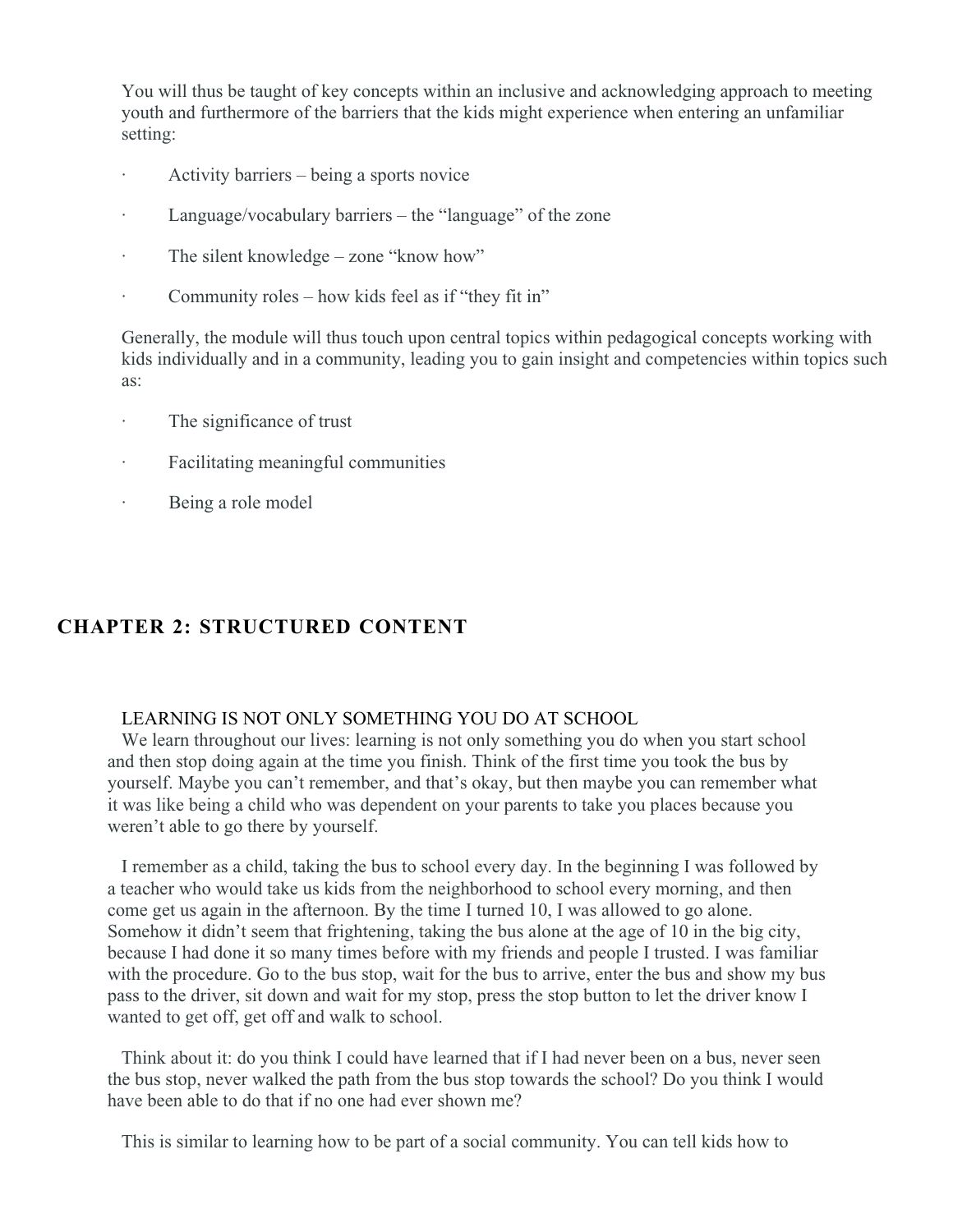participate, you can explain and describe the rules of a game, but the question is – is that enough for them to feel that participation is meaningful? Is it enough for them to feel comfortable and safe when participating? Learning how to participate in a social community, such as your practice, necessitates a social component in the learning, which is why interacting with others while learning is key in kids' progression towards experiencing themselves as valid members of a social community.

In this context, being a valid member is not the same as possessing a plastic card that gives you access to a fitness center. Instead it is about feeling a sense of belonging and feeling comfortable in participating in the community. Different elements contribute in this progression towards feeling as a valid member, trustful relations, zone know-how and language, and courage to engage in sports activities, all influence kids' experiences of themselves as valid members, and thus have motivational influence on their participation in your sports community.

#### WE LEARN FROM OTHERS

Because social communities are made up of the people who participate and interact in them, these other people become learning resources. Our interactions with others contain great possibilities for development. Maybe you learn from someone who knows more about something than you do, or someone who has more hands-on experience with something. It could be that one of your friends has more experience being a Playmaker than you do, and you learn from watching and interacting with that friend. Or it could be playing a football match - 22 people running around on one field, each bringing something unique to the game. After that match it is certain that you've learned something new, about yourself, about the game or about something else, *but the social interaction with the other players on that field was the thing that enabled that specific learning you took away*. Having access to places where you can be inspired by others is important for learning, because when we engage in a social community then we can see the specific things in that community that are important to learn and then, the other people in that context help us learn by responding to our behavior – they become some sort of human indicator of progression. We always learn, from each other (and our surroundings).

#### WHAT IS IT THAT NEEDS TO BE LEARNED IN A SPORTS COMMUNITY?

As a participant in a community, you possess this knowledge about the invisible rules. Knowledge about the ways we talk to each other and the ways we treat each other is difficult to describe, because, as we become more and more familiar with a specific community, we also become more and more accustomed to the norms that guide our behavior in that community. For example, if you're an experienced basketball player, then you know all the rules. You know that there's a rule about how many steps you're allowed to take, you know that there are rules about the amount of points you get depending on from where you score. Besides these obvious rules that guide the game, there are also invisible rules about how you're together at your basketball practice – maybe you've fostered a culture in which everyone praises each other for every little thing they do, or maybe you make a lot of jokes. Either way, possessing this knowledge and acting accordingly is what members of a community do, and it is exactly this that can be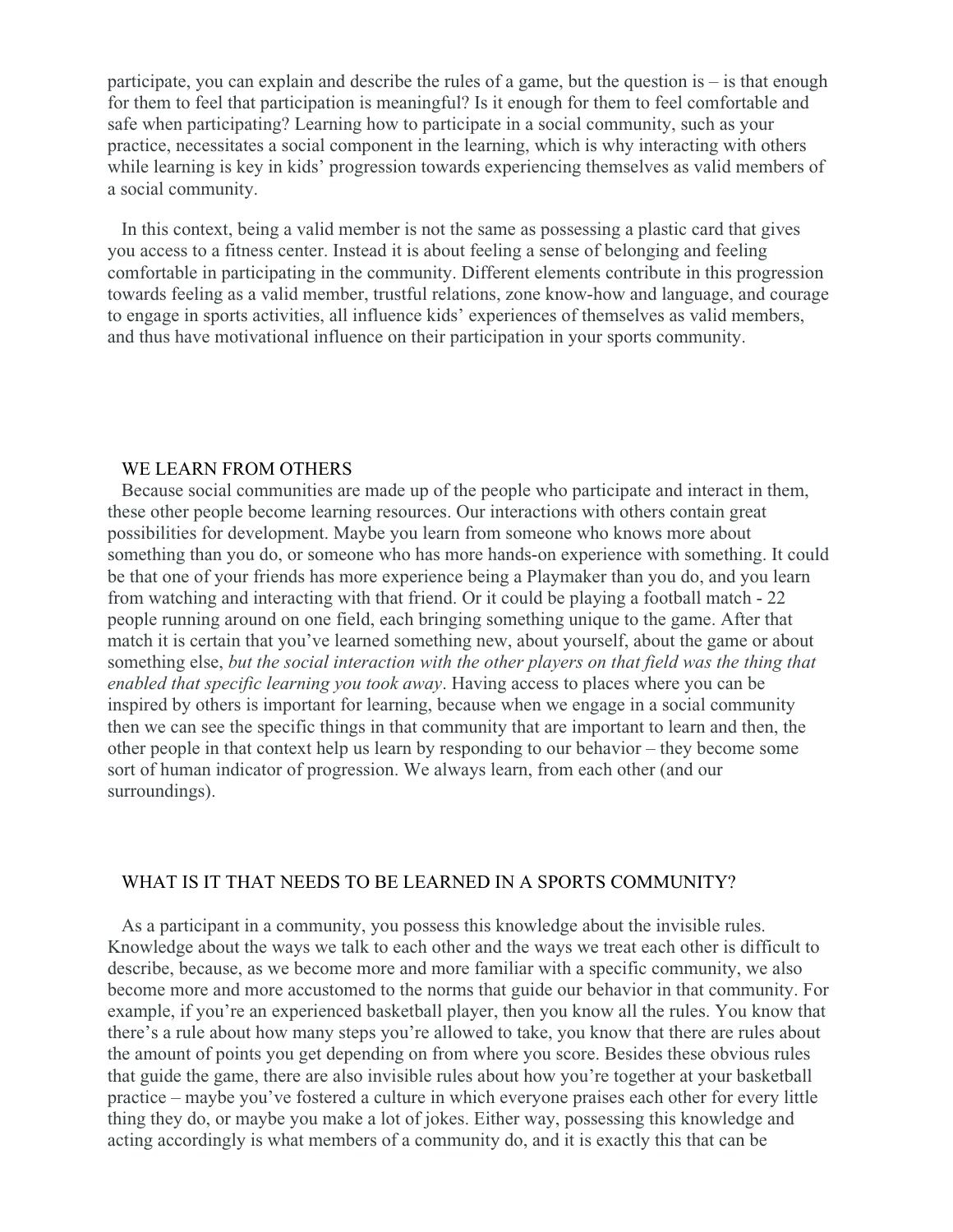difficult for a newcomer to do.

### THE INVISIBLE RULES AT YOUR PRACTICE

How are we together, when we are together? Yeah that's a weird sentence. What it means is, How do we treat each other when we interact with one another, and how do we know to treat each other that specific way? What kinds of invisible rules guide our behavior towards each other in the community? Being aware of the way we engage with other people can help us help others be part of the community. Every community is unique with its own invisible knowledge, or "know-how". You behave differently depending on where you are and whom you're with. When at home, you might not behave the same way as you do when out with friends, or at school or work. When you familiarize yourself with a social community, you slowly become more experienced in that community, and as your experience grow so does your expertise in acting in accordance with the know-how of the community. The know-how steadily becomes automated and invisible because it is something you do and say without being aware of it.

If you are aware of the "rules" the children and you yourself act according to at your practice, then you will also be better equipped to influence and guide those behaviors and act as a role model. Or help new kids feel comfortable in entering and becoming part of the community at your practice.

The way we act towards each other is a big part of the invisible knowledge. How do you speak to each other at your practice? How do your bodies speak to each other? Can you laugh at each other? Is it accepted that you tease each other playfully? Do you listen respectfully when others speak, or do you interrupt? Do you shake hands with everybody at the beginning of practice?

If you are aware of, and familiar with, the specific rules that guide behavior at your practice, then you can better support both new kids and the experienced kids in building good relations – a skill relevant in all aspects of life.

Learning the know-how is not something that happens overnight, and it is definitely not something you can be told to do. Rather it is something you can show. Being a role model who leads by example is a big part of being a Playmaker and also a big part in guiding kids' behavior.

Reflection question: Think about your practice and imagine you have to describe the invisible rules of that community to someone new to it, what would you say?

#### TRUSTFUL RELATIONS

There are other aspects of being part of a community besides awareness about the invisible know-how, because relations, trust and motivation all contribute in driving participation. Some kids might show up to practice every week just because all of their friends do, and they enjoy the company of their friends. Others come back each week because they like the sport. And then there might be others who have found new friends at your practice, and they come to uphold those friendships. Whatever reasons the kids might have for showing up and participating in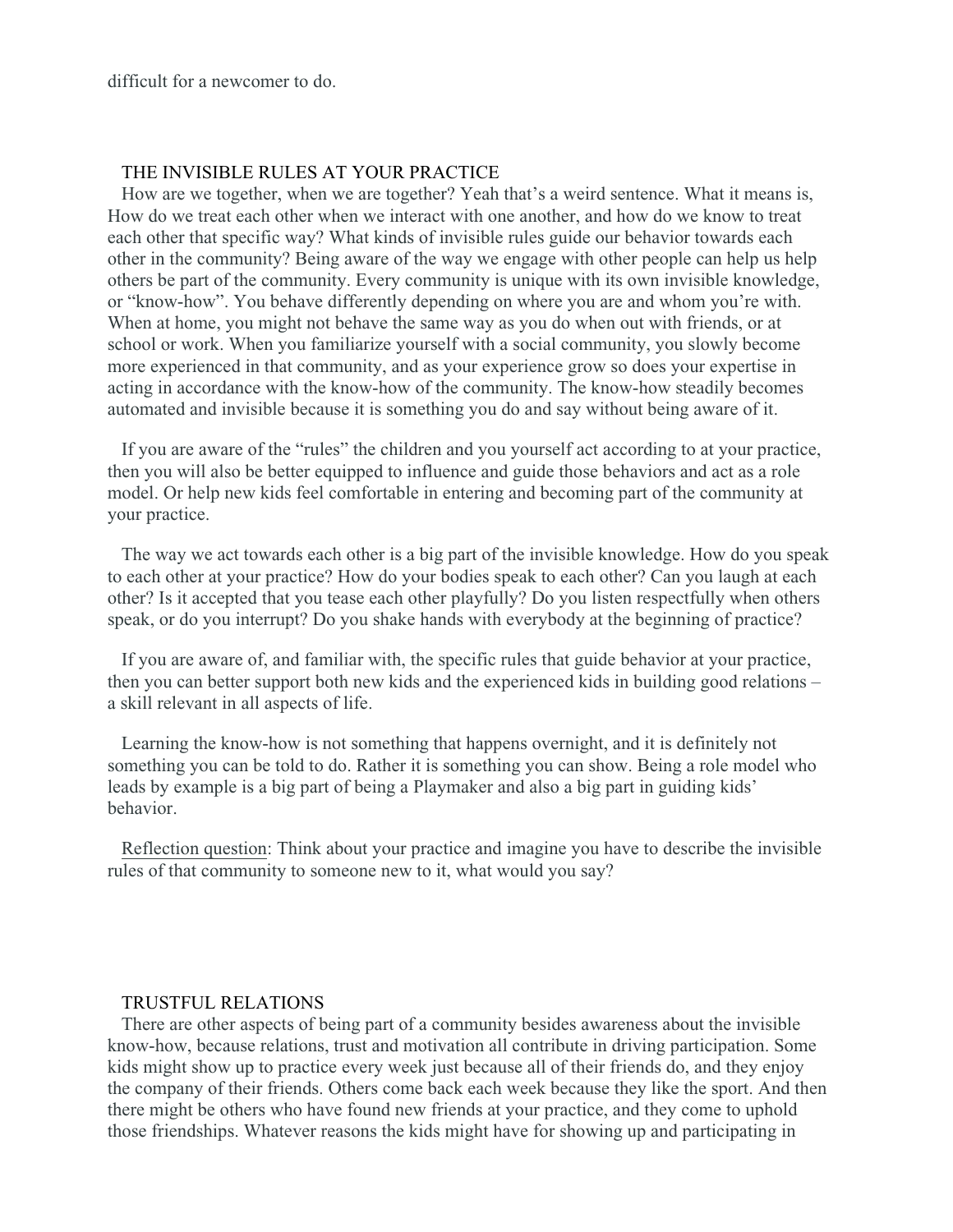your practice, them being there is a sign that it means something to them. They see value in it  $$ just as you do.

When we engage ourselves in communities, we invest ourselves and hope for meaningful outcomes. Just as our motivations for participating differs, so can our expectations for outcome, but what is central, is the community and the people who are part of it, because we learn from each other and from interacting with each other. And if we invest some of ourselves in the community, then an inevitable part of that investment is trusting the other people in the community to treat the trust we place in them with respect.

But what is trust and why is important in social communities?

Trust is a feeling, and it is very much an individual feeling. It is about feeling comfortable enough to fully express and be one's self. It is about feeling a sense of belonging and feeling appreciated. It is a process. It is something we can put in others and it is something we can provide for others. A community with trust at its core, is a community where the participants feel and experience that they can be themselves and that they fit in. Being a Playmaker also holds the responsibility of establishing and providing trustful communities where you yourself and the kids feel at home. So the presence of trust in the community is important, especially for the kids in feeling that they belong. How we make other people feel safe and comfortable and eventually trust us and others in our social interactions is not a one size fits all model. Instead, it is about getting to know every individual, see them as who they are and let them teach us how we best can be something for them. As humans we do this in our interactions and relations to other people, especially those we care about, but as a Playmaker you must do it just a little more explicitly, because you are the role model, the facilitator, the example. Showing an interest in the kids at practice, shows that it matters to you if they are there or not, and it is a way of getting those good relation going.

In summary - every little action and word can contribute in making kids feel safe and comfortable in a community, which in the long run is something that can be turned into to motivation for continuous participation and kids taking ownership in the community.

Motivation drives participation. If the kids have no motivation for participating, then they don't participate. But as a Playmaker you can help encourage kids' motivation. Good relations to others in the community, feeling equipped and finding one's place in the community, entail knowledge about the zone know-how. Feeling as a valid member of community influences the way we participate in that community, and in the process of learning how to be a valid member we use each other as resources and learn from every interaction. Interaction with others is key in kids' progression towards experiencing themselves as valid members in a community.

## **CHAPTER 3: INDIVIDUAL PRACTICAL ACTIVITIES**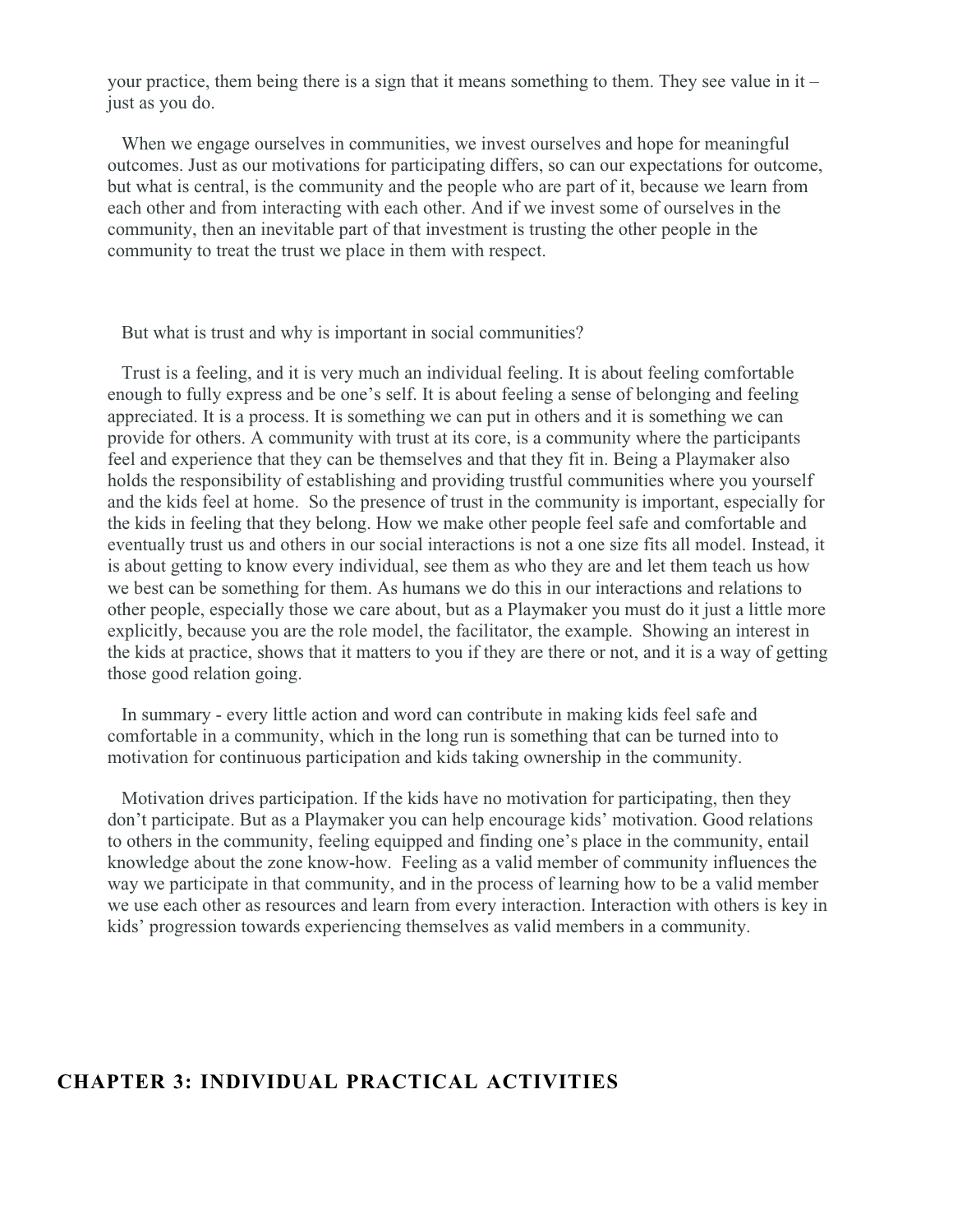## FIRST INDIVIDUAL ACTIVITY: GUIDING AND ENCOURAGING SPECIFIC TYPES OF BEHAVIOR

Purpose: To reflect on what motivates children

Tools: A video -<https://www.youtube.com/watch?v=hVShA7g4Joc>(in English)

### Duration: 20 minutes

The woman in this video is entertaining and humorous while she give us insights into how she had to fail in order to succeed in encouraging and motivating behavior.

Though the video is aimed at parents, there are parallels to what you are doing with the kids at your practice. Because every child is different, and every child responds to different things. Being able to see each child as an independent being gives good relational responses and contributes in establishing that trust and sense of belonging in a community.

For instance, not everybody is equally competitive. And it is not everybody that likes being the center of attention. Being able to assemble a diverse group of children and lead them and learn them about life, about sports, and about friendship is important when facilitating a community. And it is important in creating and preserving good social relations. And it is important on the way to reaching that common goal: a social community made up of good relations and where the kids feel safe and that they can be themselves.

### Activity:

As you watch the video, try to relate the different types of personalities that are presented to some of the kids you know. Can you think of situations where they have showed you who they are, what types of words can you use to describe them? And more importantly, think about how you act towards them, how your behavior shows the other children how to behave towards that child (those invisible rules) and how you can use your knowledge about that specific child to guide, motivate and support them.

What are the kids' keywords?

## SECOND INDIVIDUAL ACTIVITY INSPIRATION FOR BUILDING A GOOD **COMMUNITY**

The teacher in this very short video gives an example of an exercise that can be used as an activity in building a good community.

Watch the video and think about:

- Could this type of exercise be meaningful at your practice?
- What types of benefits do you see in doing this activity at every practice?
- · What types of limitations do you see in doing this activity at every practice?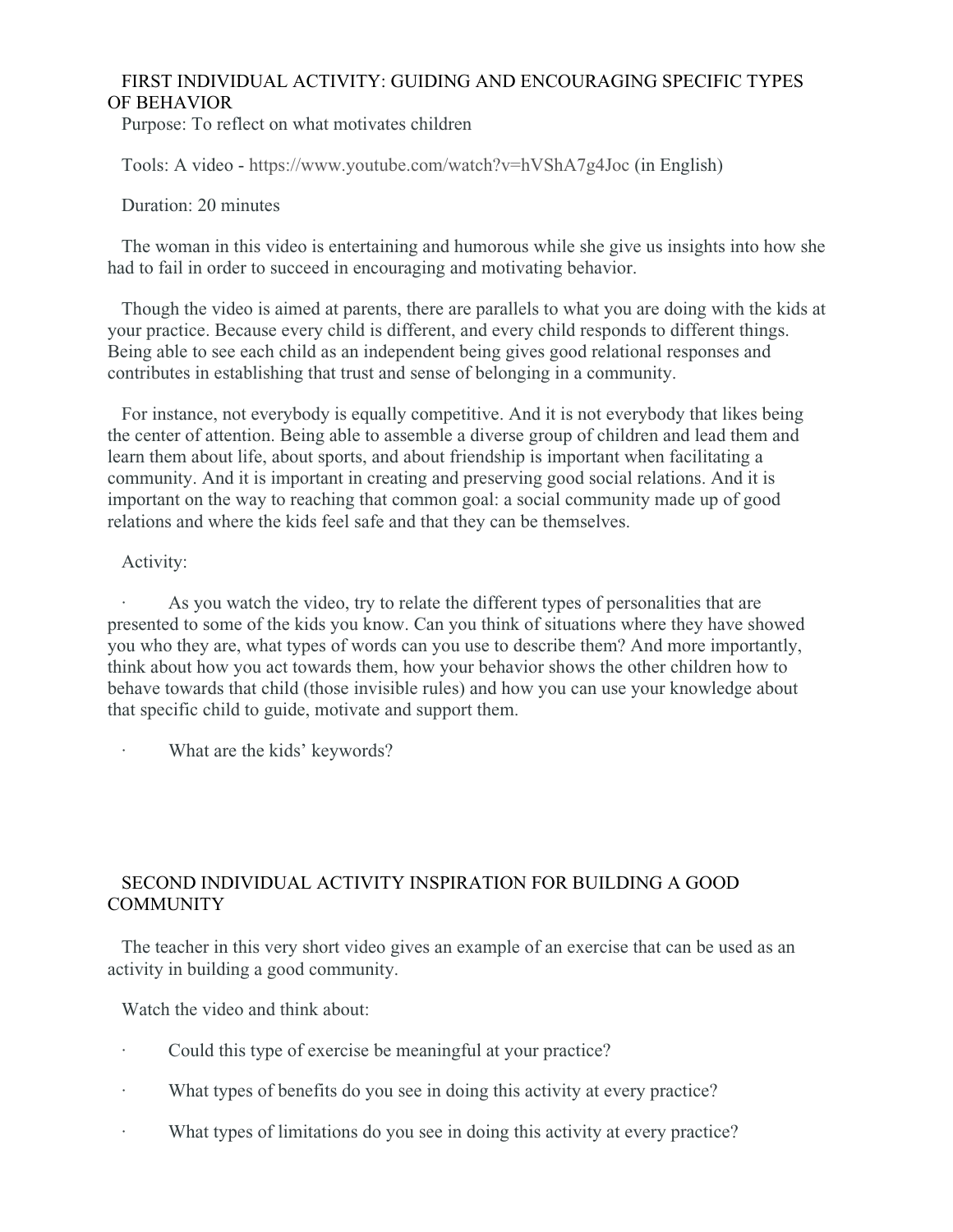· What could an exercise like this help bring forth/establish/keep?

### THIRD INDIVIDUAL ACTIVITY INSPIRATION FROM A SUPER COOL TEACHER MAKING A DIFFERENCE IN KIDS' LIVES

The woman speaking in this video is a great and inspirational speaker, and though she talks about the importance of good relations in kids' academic development processes, much of what she's saying is transferable to your practice.

Watch the video, with your practice in mind and listen for those things that can be related to your practice.

If you need help relating it to your practice, try and think of the word coaching every time the word teaching is spoken.

# **QUIZ**

Pedagogy & Motivation